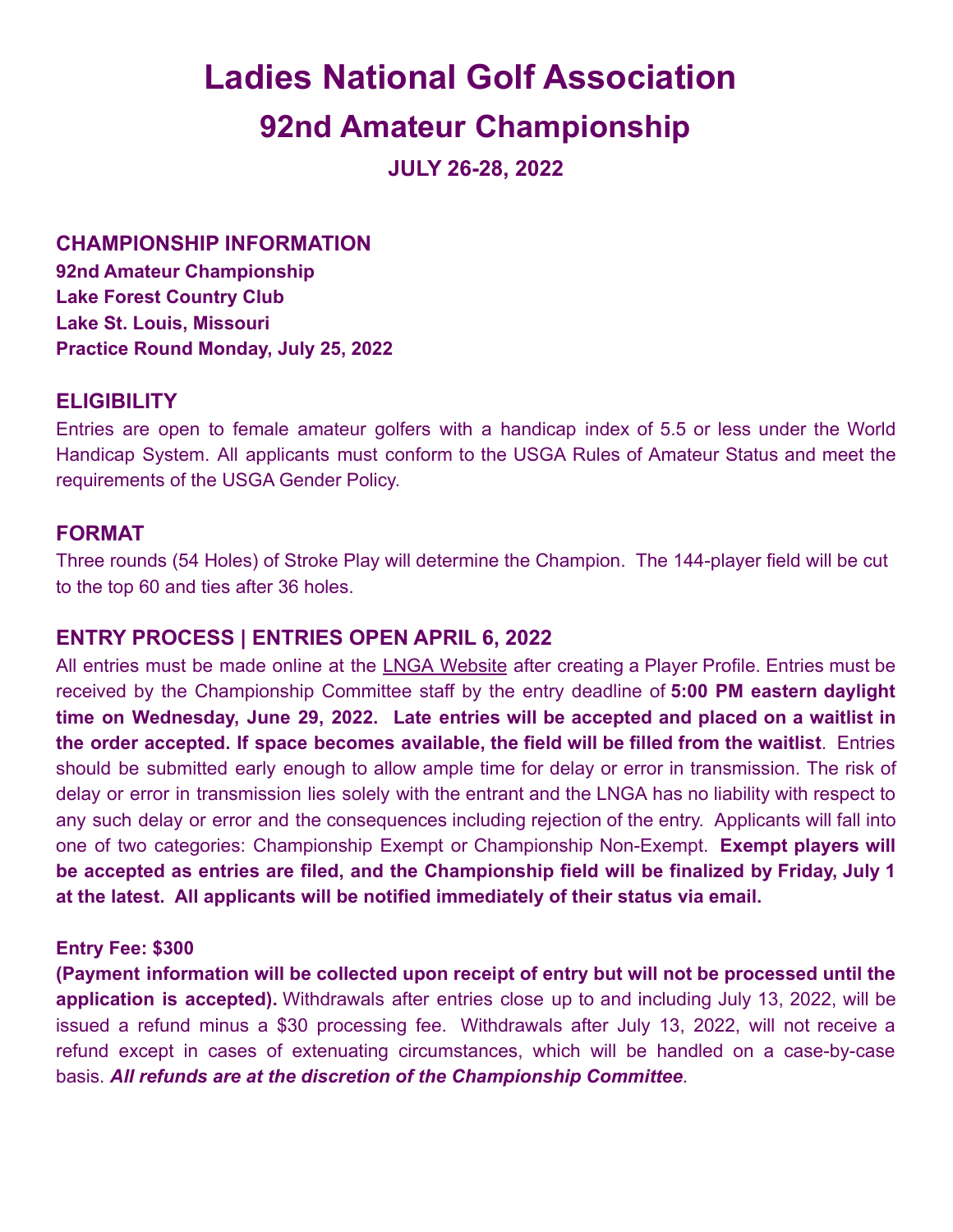## **INVITATIONS | APPLICATION PROCESS**

#### **Invitations (Championship Exempt) \*see below for more details**

- Players meeting our exemption criteria will be invited to compete.
- Players meeting the LNGA Handicap Index criteria and exemption criteria will be accepted upon receipt of a completed application but not charged until the close of entries.
- Players meeting these criteria will be quaranteed acceptance unless more than 144 exempt players accept invitations to compete. If this occurs, players will be granted entry into the Championship based on their highest level of exemption status. (A-1 precedes A-2 so on, and so forth).

#### **Applications (Championship Non-Exempt)**

- Players not meeting exemption criteria may apply via an online application.
- Players are encouraged to send a playing resume along with their application to [ladiesnationalgolf@gmail.com.](mailto:ladiesnationalgolf@gmail.com) The resume along with handicap and various rankings will be used to determine the remaining players that are accepted.
- All decisions are at the discretion of the Championship Committee and all decisions are final.

#### **Close of Entries**

- Invitations and applications are received and processed. The field is determined based on the number of exempt players and the selection of the best non-exempt players based on handicap at the time entries close to completing the 144-player field.
- All players not accepted into the Championship will be placed on a Wait List.

## **ON-SITE REGISTRATION**

On-site Championship registration will take place Monday, July 25, from 9:00 AM to 3:00 PM. Each contestant **MUST** register in person. Please make every attempt to register prior to playing your practice rounds. *\*\*Failure to register without notification to the Championship Committee may result in the player forfeiting their spot in the event. \*\**

## **PRACTICE ROUNDS | PRACTICE FACILITIES**

The official practice round is Monday, July 25, at Lake Forest Country Club. Details on practice rounds will be sent to competitors after entries close. Contestants will be able to use the practice facilities within certain limits due to county laws pertaining to COVID-19.

## **HOTEL ACCOMMODATIONS & PRIVATE HOUSING**

There are several hotels, VRBO, Air BNB, and other home rentals nearby.

The Lake Forest Championship Committee will have private housing available on a limited basis. The LNGA would like to restrict private housing to players under 21 years of age who are traveling alone. Contact information for private housing will be sent after the close of entries and the field is finalized.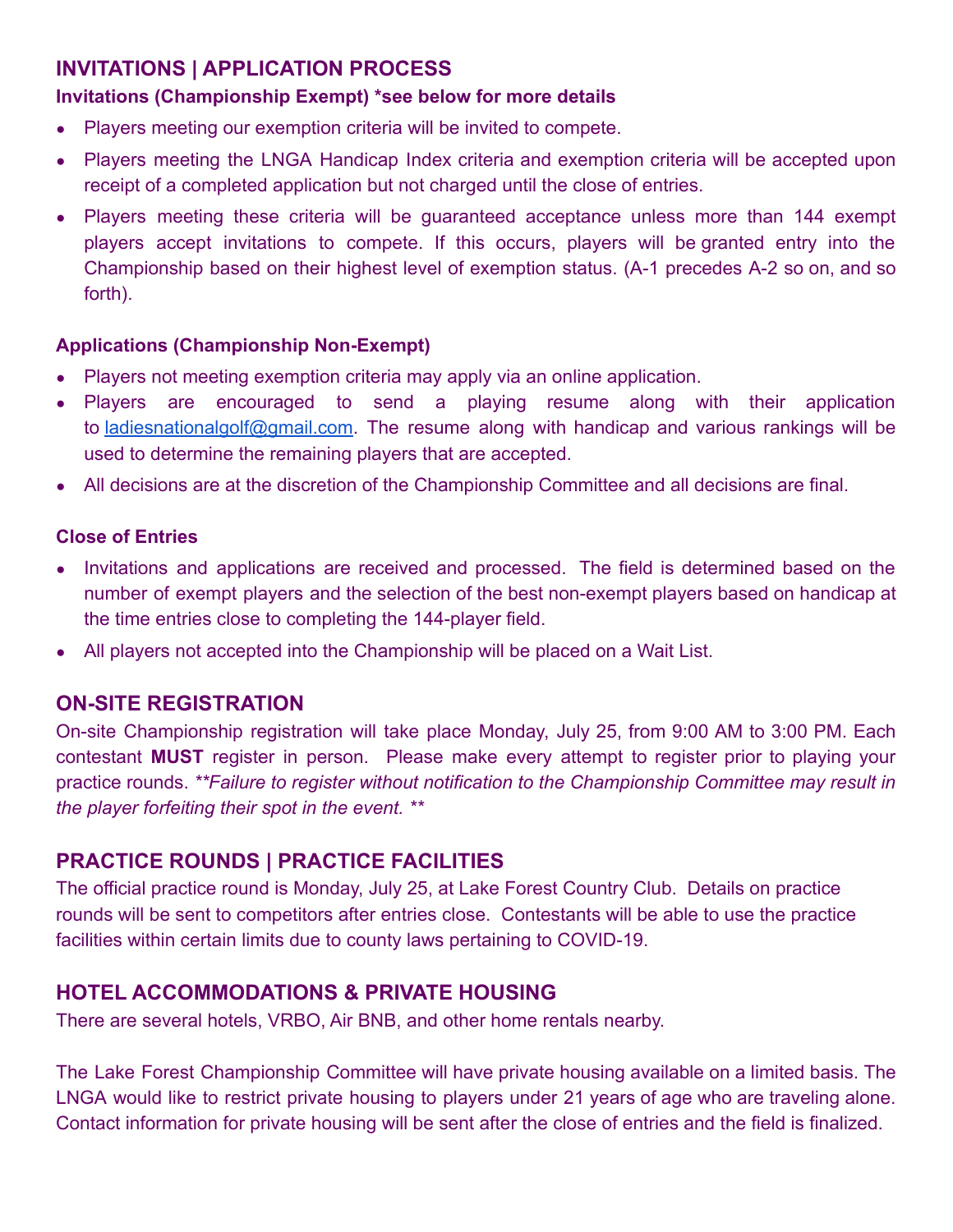The Host Committee has secured a \$129+tax per night hotel rate at the following hotels in the area. This rate will be good up to July 11, 2022.

Fairfield by Marriott 130 Crossroads South Drive Wentzville, MO 63385 636-332-5000 **[Book your group rate at Fairfield Wentzville for Ladies National Golf Association](https://www.marriott.com/events/start.mi?id=1648581096362&key=GRP)**

Hampton by Hilton 150 Wentzville Bluffs Drive Wentzville, MO 63385 636-445-3780 **[Book your group rate at Hampton Wentzville with Ladies National Golf Association](https://www.hilton.com/en/book/reservation/deeplink/?ctyhocn=STLWZHX&groupCode=CHHLNG&arrivaldate=2022-07-23&departuredate=2022-07-29&cid=OM,WW,HILTONLINK,EN,DirectLink&fromId=HILTONLINKDIRECT)**

Holiday Inn Express O'Fallon 1175 Technology Drive O'Fallon, MO 63368 636-300-4844 [Book your group rate at Holiday Inn Express OFallon with Ladies National Golf Association](https://www.hiexpress.com/redirect?path=hd&brandCode=EX&localeCode=en®ionCode=1&hotelCode=OFLTD&_PMID=99801505&GPC=LNG&cn=no&viewfullsite=true)

#### **CADDIES | CARTS | POLICIES**

Players must walk at all times during a stipulated round in the Championship. A player may provide her own caddie, carry her bag, or provide her own non-motorized pushcart. A limited number of club caddies are available for the practice round and championship rounds on a first-come, first-serve basis.

Carts are available for \$25 during practice rounds **ONLY**. Caddies are available at two levels of experience. An "A" caddie with experience is \$100+tip per day and a "B" caddie with little experience is \$50+tip per day. All caddies must register with the Caddie Master and wear an LNGA Caddie Bib during all rounds. Caddie bibs shall be returned at scoring after each round.

#### **CONDITIONS | SCHEDULES**

The LNGA Championship Committee reserves the right to alter any of the conditions, provisions, and/or schedules herein. The decision of the Championship Committee in any matter will be final.

The LNGA Championship Committee may reject an entry application, revoke an accepted application, expel from the Championship, and/or suspend a player from future championships if the player engages in conduct detrimental to the integrity and image of the game of golf as outlined in the Code of Conduct below.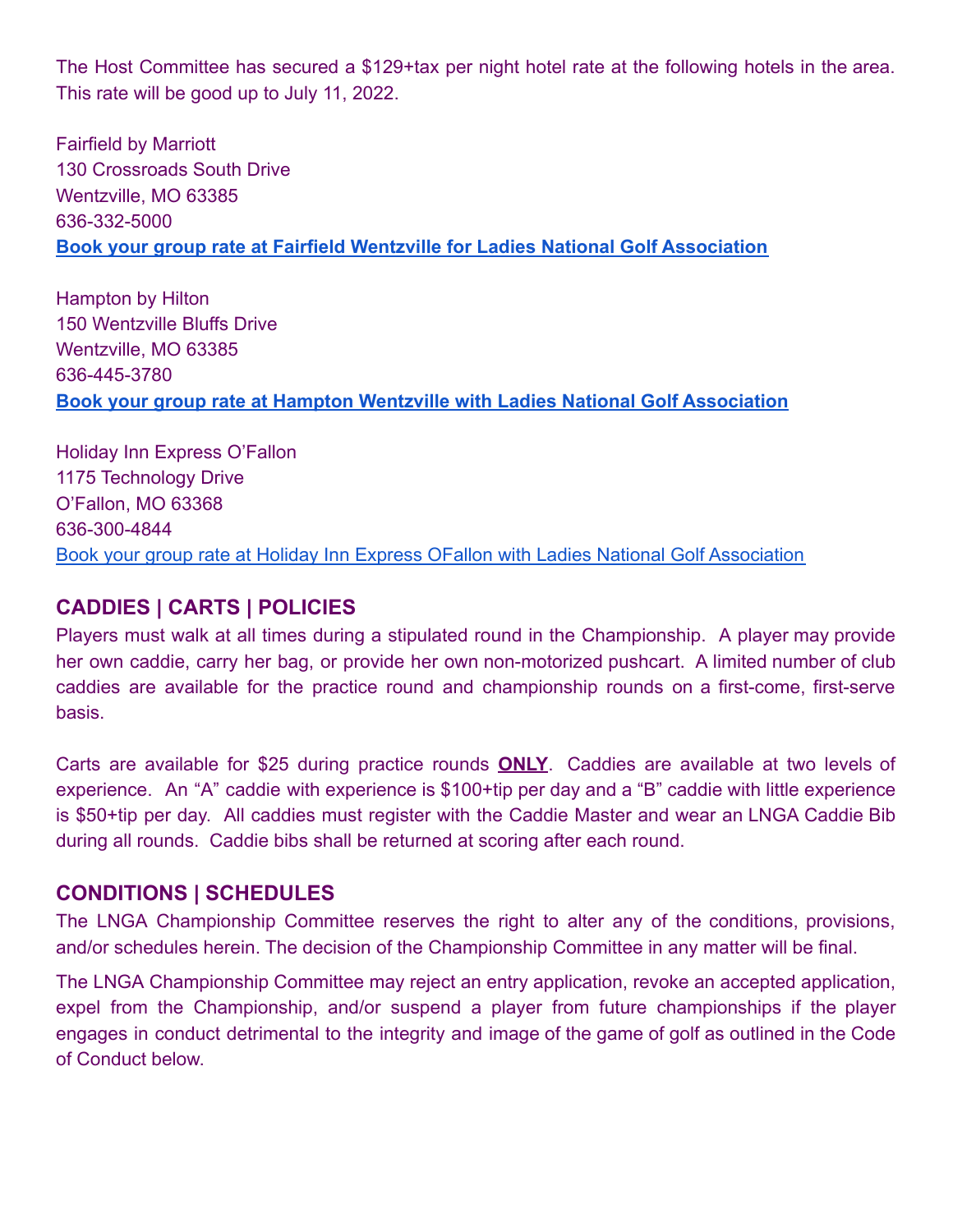#### **DRESS CODE**

Contestants and caddies are expected to wear golf appropriate attire at all times when using the practice facilities, golf course, or while visiting the clubhouse. No short shorts, short skorts/skirts, jeans, cut-offs, tank tops, halter tops, bathing suits, or the like are permitted. No metal or ceramic spikes are permitted.

#### **CODE OF CONDUCT**

In fairness to the field of competition: At all times during the Championship and on the golf course property, including both the practice round and championship portion of the event, the following actions by contestants or caddies are considered violations of the Conduct Code: any abusive language, club throwing, cheating, disrespect of volunteers or other contestants or officials, abuse of the course, leaving the course during the competitive round without permission from an LNGA official, any use or association with drugs, any abuse of alcohol, not adhering to the dress code during any portion of the championship, any vandalism at the host hotel, and/or any other conduct unbecoming of an LNGA contestant. The penalties for Conduct Code violations, based on the severity of the misconduct, may be any or all of the following: a warning, 1 or 2 stroke penalty, disqualification of the player from the championship, removal from the golf course property, suspension of the player I caddie indefinitely from LNGA Championships.

## **RULES OF GOLF**

The Rules of Golf as approved by the USGA and the R&A, as modified by the Local Rules established by the LNGA, will be used. The LNGA Championship Committee reserves the right to alter any of the conditions and schedules herein. Changes in the championship format caused by force majeure shall be within the sole discretion of the LNGA officials. The decisions of the LNGA Committee in any matter shall be final.

#### **AWARDS**

Amateur Champion: The George III Champion Trophy and a Gold Medal Amateur Runner-Up: The Iva May McDonald Champion Runner-Up Trophy and a Silver Medal Amateur 3rd Place: Bronze Medal

The following will also be awarded:

Dorothy Pease Junior Medalist Trophy and a Silver Medal

Howell Team Trophy and Silver Medals (The Howell Team Trophy will be awarded to the club or university/college whose two players with the lowest combined 54-hole Championship score will be used to determine the Howell Team Trophy score. Clubs or university/colleges with more than two (2) players in the field, all of those golfers are initially part of that team)

## **PUBLICITY**

I understand the LNGA or its designee, may record, film, photograph, or otherwise capture a likeness, image, voice, biography, references to me, my quoted statements, and my play in the Championship (the foregoing, together with my name, my "Appearance"). In consideration of the opportunity to participate in the Championship, by submitting this Application, I grant (and/or have the authority to grant to the LNGA in the case of a parent/guardian of a minor or other authorized representative